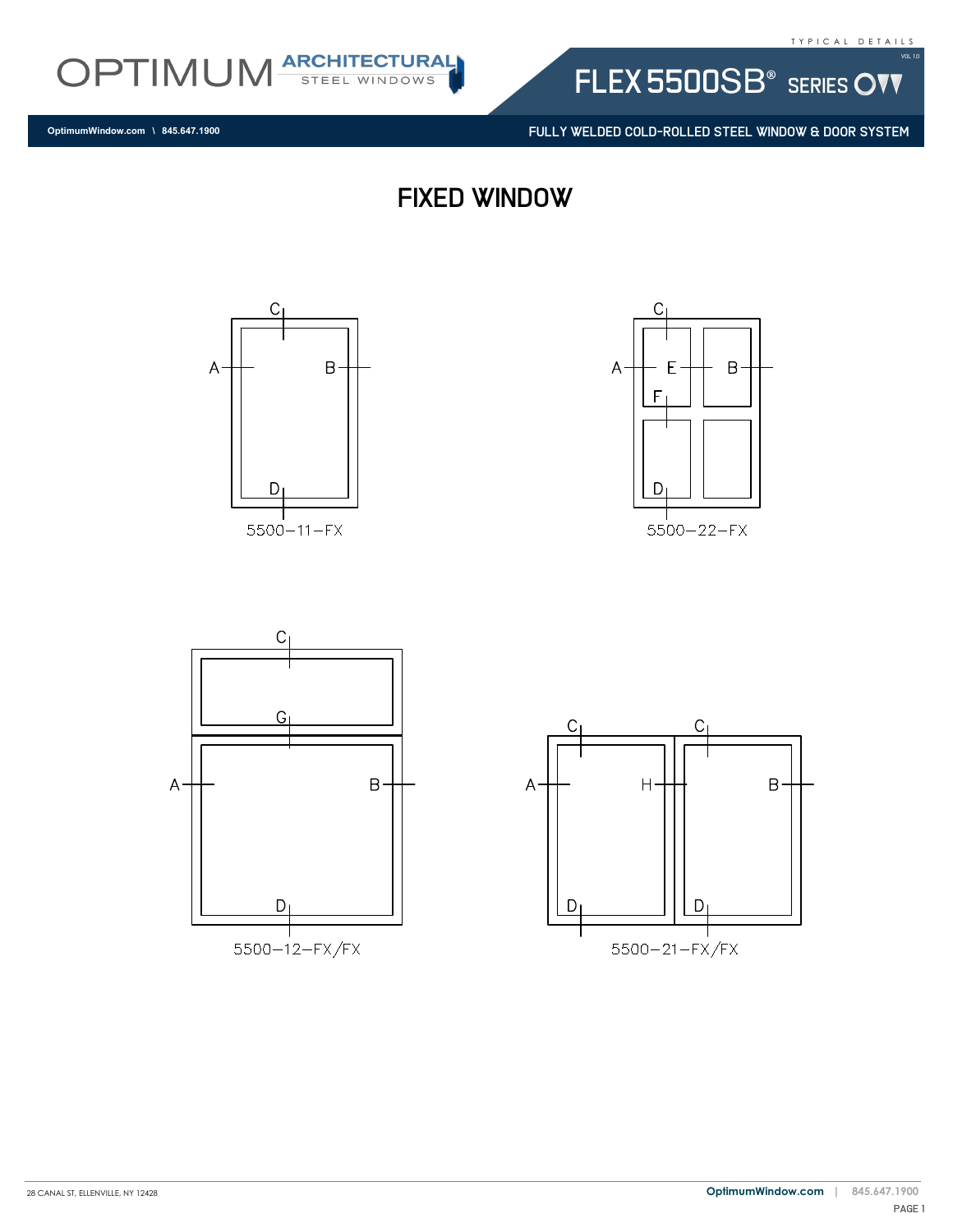

FLEX 5500SB<sup>®</sup> SERIES OVV

FULLY WELDED COLD-ROLLED STEEL WINDOW & DOOR SYSTEM

**OptimumWindow.com \ 845.647.1900**



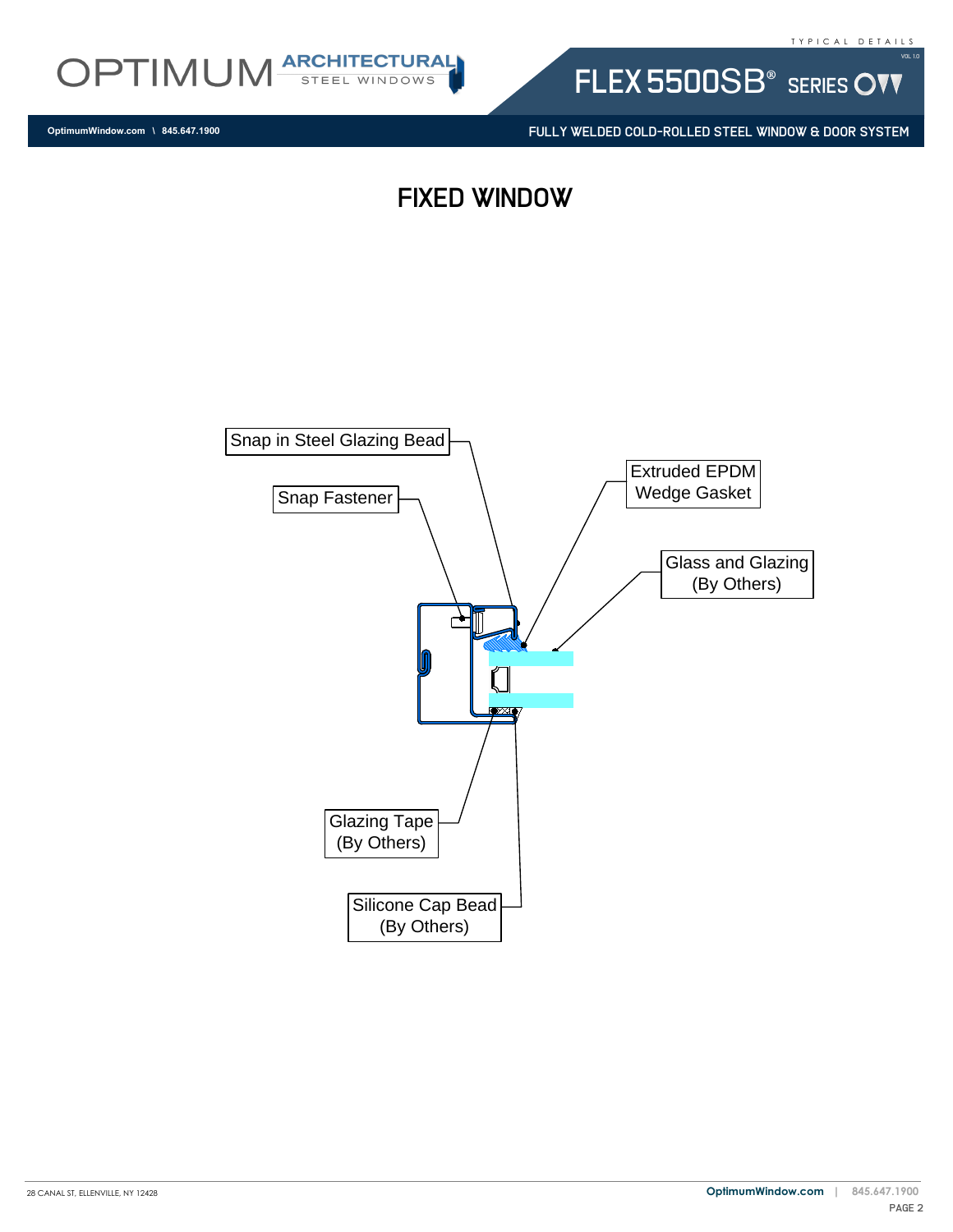



FULLY WELDED COLD-ROLLED STEEL WINDOW & DOOR SYSTEM

**OptimumWindow.com \ 845.647.1900**

fixed window



28 CANAL ST, ELLENVILLE, NY 12428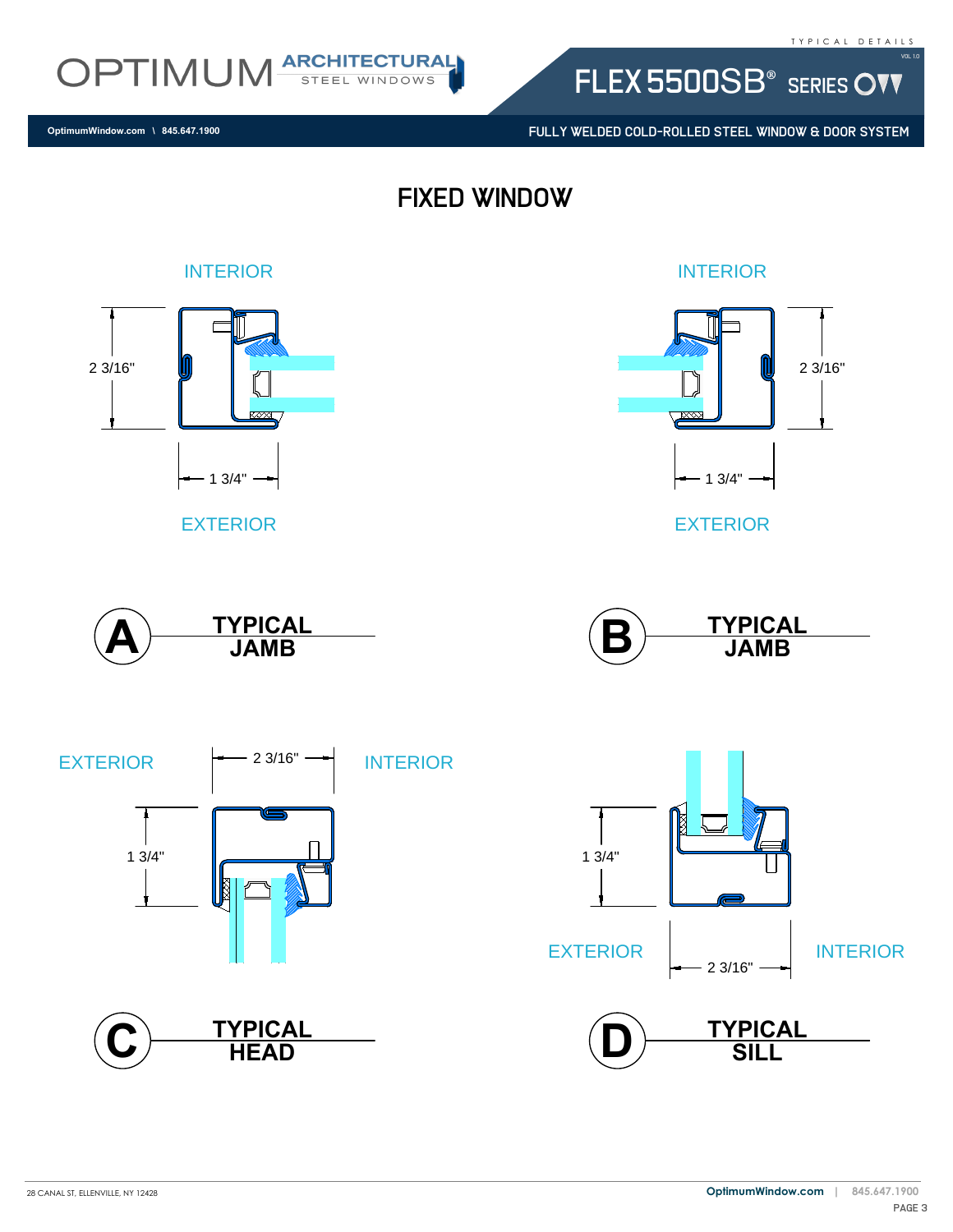

FLEX 5500SB<sup>®</sup> SERIES OVV

FULLY WELDED COLD-ROLLED STEEL WINDOW & DOOR SYSTEM

fixed window



**OptimumWindow.com \ 845.647.1900**







**HORIZONTAL MUNTIN TYPICAL**





 $\mathbf{E} = \frac{\mathbf{P}}{\mathbf{P}}$  **F**  $\mathbf{P}}$  **F**  $\mathbf{P}$  **F**  $\mathbf{P}$ 

 $-13/8"$   $-$ 

EXTERIOR

INTERIOR

1 5/8"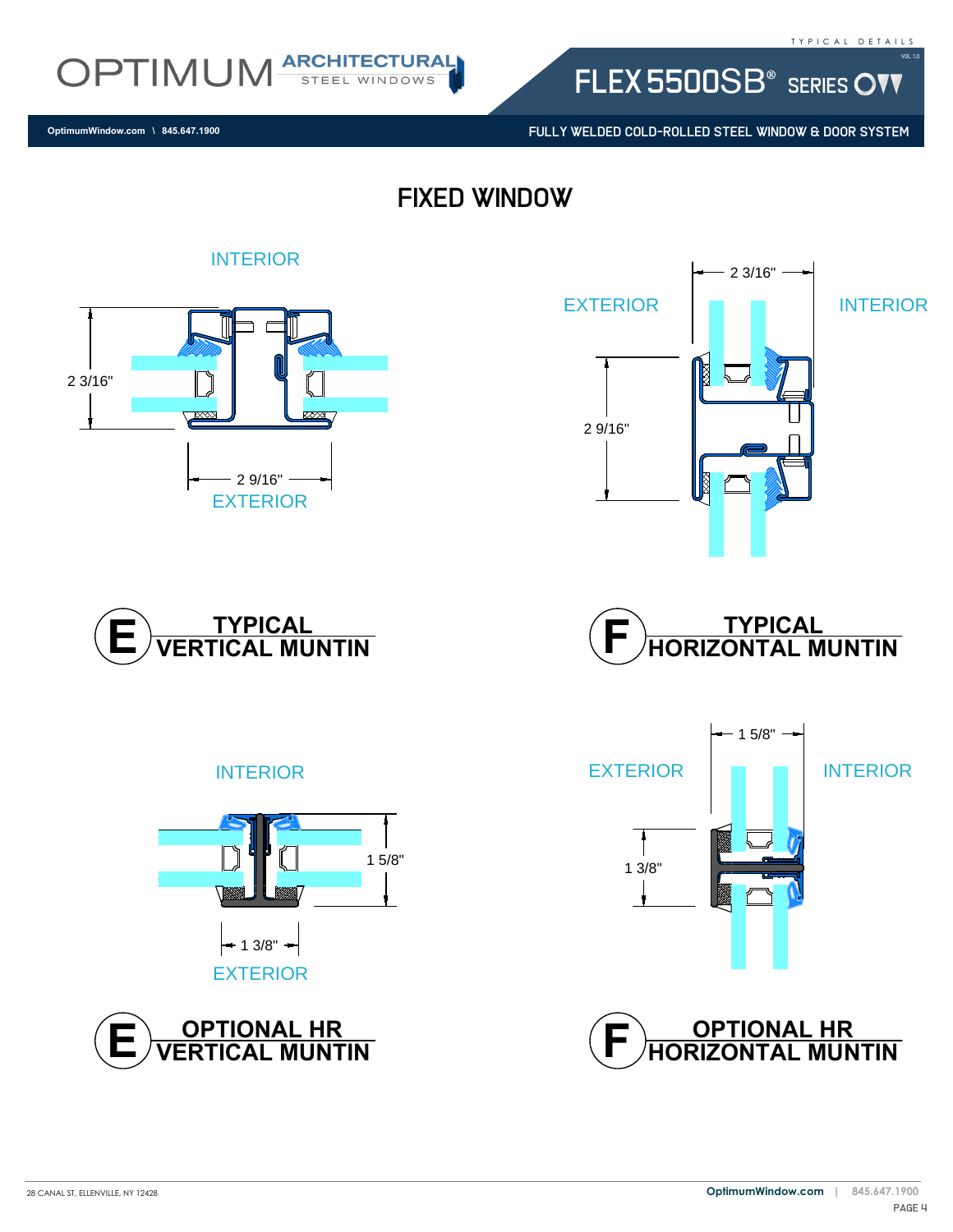4"



FLEX 5500SB<sup>®</sup> SERIES OVV

FULLY WELDED COLD-ROLLED STEEL WINDOW & DOOR SYSTEM

**OptimumWindow.com \ 845.647.1900**

fixed window



# INTERIOR ळ्ळा  $\overline{\infty}$ 4 1/16" EXTERIOR





### **OPTIONAL FLANGE FRAME**

INTERIOR





INTERIOR